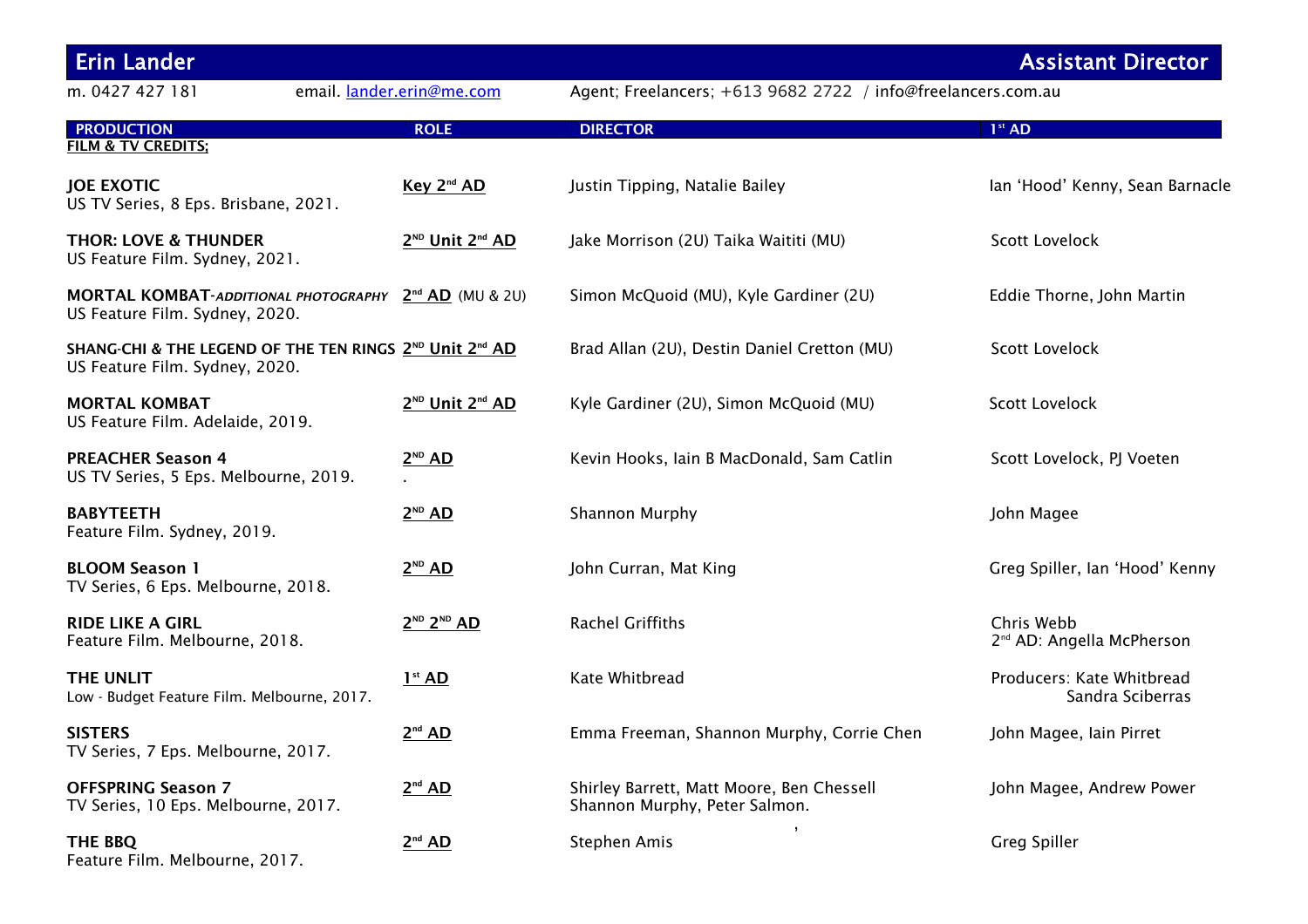| <b>PRODUCTION</b>                                                                           | <b>ROLE</b>                             | <b>DIRECTOR</b>                                      | 1 <sup>st</sup> AD                                     |
|---------------------------------------------------------------------------------------------|-----------------------------------------|------------------------------------------------------|--------------------------------------------------------|
| <b>WESTSIDE Season 3</b><br>TV Series, 2 Eps. Auckland, NZ, 2016.                           | 2 <sup>nd</sup> AD                      | Michael Hurst                                        | John Magee                                             |
| <b>HOUSE OF BOND</b><br>2 x 90 Telemovies. Sydney, 2016.                                    | 2 <sup>nd</sup> AD                      | Mark Joffe                                           | Naomi Enfield                                          |
| <b>LITTLE ACORNS</b><br>Webseries, 9 Short Eps. Melbourne, 2016.                            | 2 <sup>nd</sup> AD                      | Marie Theodorakis, Trudy Hellier, Chris Benz.        | Annie Maver                                            |
| <b>BRUCE</b><br>Webseries, 6 Short Eps. Melbourne, 2016.                                    | 2 <sup>nd</sup> AD                      | <b>Tony Rogers</b>                                   | Nathan Croft                                           |
| <b>HUNTERS</b><br>US TV Series- 4 weeks, Various Eps. Melbourne, 2015.                      | 2 <sup>ND</sup> Unit 2 <sup>nd</sup> AD | Emile Levisetti, Kriv Stenders, Daina Reid, Mat King | Nathan Croft                                           |
| TOMORROW, WHEN THE WAR BEGAN<br>Miniseries, 6 Eps. Melbourne, 2015.                         | 2 <sup>nd</sup> AD                      | Brendan Maher                                        | Jamie Leslie, Bob Donaldson                            |
| <b>OPEN SLATHER</b><br>Comedy Sketch Series. Melbourne 2015.                                | $2nd$ AD                                | Natalie Bailey, Steven Saussey                       | Iain Pirret, Christian Robinson                        |
| <b>CHILDHOOD'S END</b><br>US Miniseries, 3 Eps. 20+ days as Additional AD. Melbourne, 2015. | Add. AD                                 | Nick Hurran                                          | Richard Cowan<br>2 <sup>nd</sup> AD: Angella McPherson |
| <b>ODDBALL</b><br>Feature Film. Melbourne, Warrnambool, 2014.                               | 2 <sup>nd</sup> AD                      | <b>Stuart McDonald</b>                               | Damien Grant                                           |
| <b>STRANGERLAND</b><br>Feature Film. Sydney, Canowindra, Broken Hill, 2014.                 | $2^{\scriptscriptstyle \sf nd}$ AD.     | Kim Farrant                                          | <b>Charles Rotherham</b>                               |
| THE WATER DIVINER<br>Feature Film. Last 2 weeks- McLaren Vale, SA, 2014.                    | Add. AD                                 | <b>Russell Crowe</b>                                 | Chris Webb<br>2 <sup>nd</sup> AD: Scott Lovelock       |
| THE MENKOFF METHOD<br>Feature Film. Melbourne, 2013.                                        | 2 <sup>nd</sup> AD                      | David Parker                                         | Damien Grant                                           |
| <b>THE MULE</b><br>Feature Film. Melbourne, 2013.                                           | 2 <sup>nd</sup> AD                      | Angus Sampson, Tony Mahony                           | Damien Grant                                           |
| <b>THE BROKEN SHORE</b><br>2 x Telemovies. Melbourne, Port Campbell, Port Fairy, 2013.      | $2nd$ AD                                | Rowan Woods                                          | Matt Enfield                                           |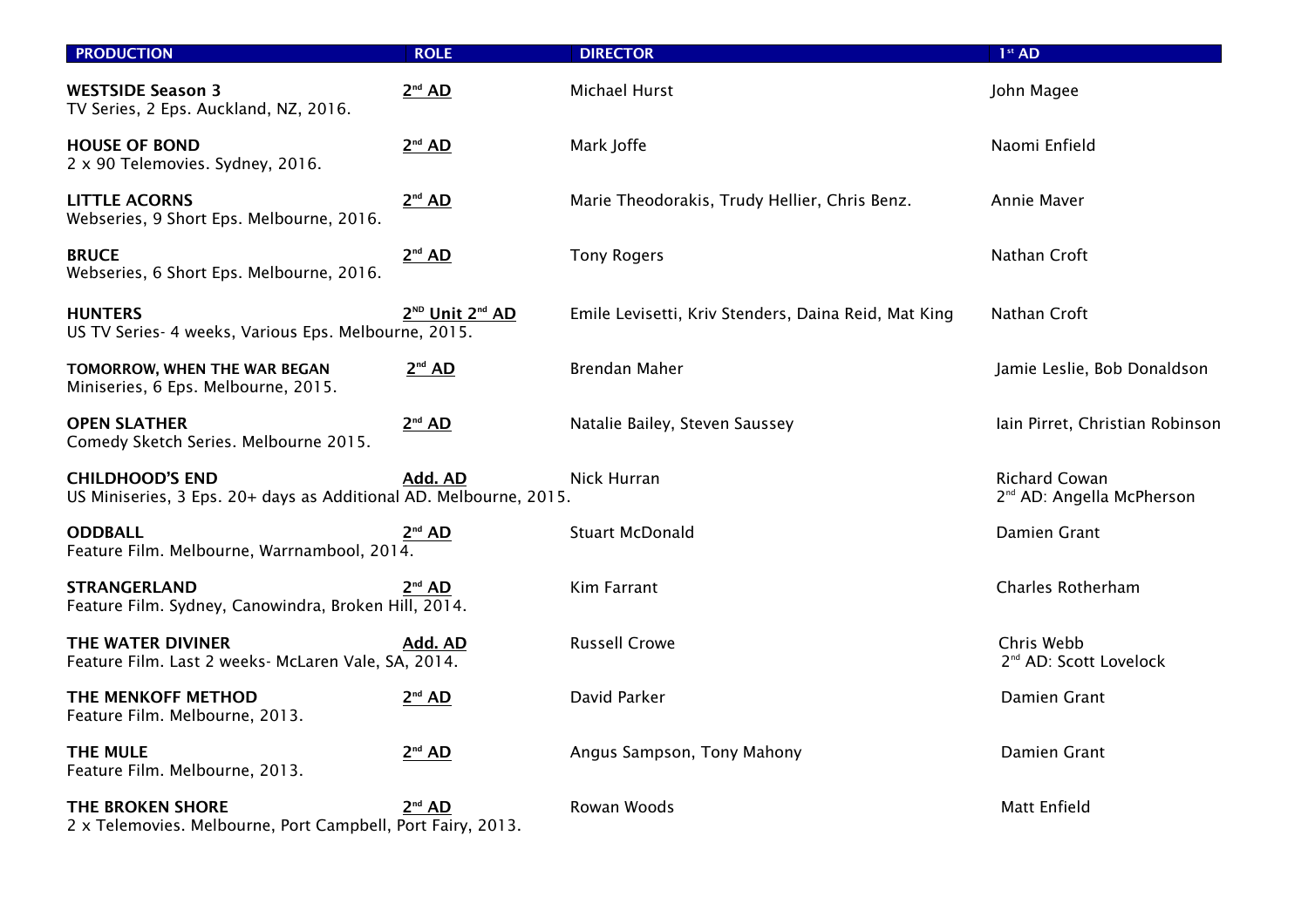| <b>PRODUCTION</b>                                                                             | <b>ROLE</b>        | <b>DIRECTOR</b>                             | 1 <sup>st</sup> AD                                                  |
|-----------------------------------------------------------------------------------------------|--------------------|---------------------------------------------|---------------------------------------------------------------------|
| <b>HEALING</b><br>Feature Film. Kyneton, Melbourne, 2013.                                     | 2 <sup>nd</sup> AD | Craig Monahan                               | Damien Grant                                                        |
| <b>PATRICK</b><br>Feature Film. Melbourne, 2012.                                              | 2 <sup>nd</sup> AD | Mark Hartley                                | Damien Grant                                                        |
| <b>PROBLEMS</b><br>Comedy TV Series, 4 Eps. Melbourne, 2012.                                  | 2 <sup>nd</sup> AD | Trent O'Donnell                             | Greg Spiller                                                        |
| <b>I, FRANKENSTEIN</b><br>US Feature. Melbourne, 2012.                                        | $3rd$ AD           | <b>Stuart Beattie</b>                       | <b>Charles Rotherham</b><br>2 <sup>nd</sup> AD: Todd Embling        |
| <b>JACK IRISH</b><br>2 x Telemovies. Melbourne, 2011.                                         | $3rd$ AD           | Jeffrey Walker                              | <b>Matt Enfield</b><br>2 <sup>nd</sup> AD: Dean Fay                 |
| <b>THE STRAITS</b><br>TV Series, 10 Eps. Cairns & Torres Strait Islands, 2011.                | $3rd$ AD           | Peter Andrikidis, Rachel Ward, Rowan Woods. | Matt Enfield, Mark Boskell<br>2 <sup>nd</sup> AD: Scott Lovelock    |
| <b>WORLD WAR Z `</b><br>US Feature (Pre-production only). London, UK, 2011.                   | 3rd AD (Zombies)   | <b>Marc Forster</b>                         | <b>Alan Curtiss</b><br>2 <sup>nd</sup> AD: Nick Shuttleworth        |
| TIME TRAVELLER (SINGULARITY)<br>Feature Film. Gold Coast, 2010.                               | $3^{rd}$ AD        | Roland Joffe                                | Chris Webb<br>2 <sup>nd</sup> AD: Scott Lovelock                    |
| <b>KILLING TIME</b><br>TV Series, 10 Eps. Melbourne, 2010.                                    | $3^{rd}$ AD        | Peter Andrikidis, Ian Watson, Kevin Carlin. | Mark Boskell, Brendan Campbell<br>2 <sup>nd</sup> AD: Greg Spiller  |
| <b>TANGLE II</b><br>TV Series, 6 Eps. Melbourne, 2010,                                        | $3^{rd}$ AD        | Emma Freeman, Stuart McDonald.              | Brendan Campbell, John Powditch<br>2 <sup>nd</sup> AD: Greg Spiller |
| THE CHRONICLES OF NARNIA: VOYAGE OF THE DAWN TREADER<br>US/ UK Feature film. Gold Coast, 2009 | 3rd AD Off - Set.  | Michael Apted                               | Jeff Okabayashi<br>2 <sup>nd</sup> AD: Deb Antoniou                 |
| <b>THE WOLFMAN</b><br>Feature Film, Action Unit-Additional Photography. London, 2009          | Co- 3rd AD         | Vic Armstrong (2U) Joe Johnston (MU)        | <b>Terry Madden</b><br>2 <sup>nd</sup> AD: Terence P Madden         |
| THE BOYS ARE BACK<br>Feature Film, UK Unit. London, 2008.                                     | Set / Base PA      | <b>Scott Hicks</b>                          | Josh Robertson<br>2 <sup>nd</sup> AD: Toby Hosking                  |
| <b>CREATION</b><br>Feature Film. London, 2008.                                                | Set / Base PA      | Jon Amiel                                   | Mick Ward<br>2 <sup>nd</sup> AD: Simon Downes                       |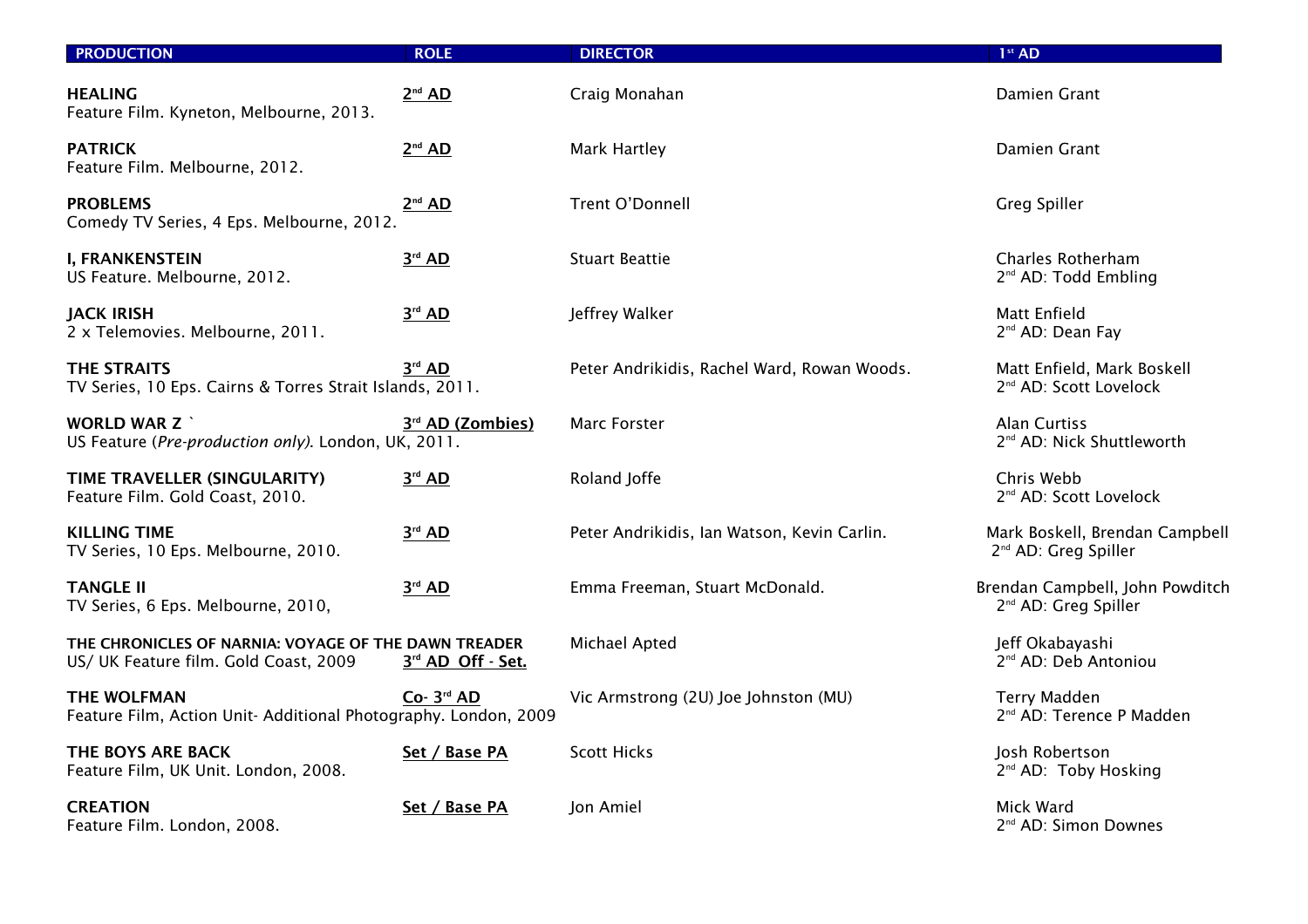| <b>PRODUCTION</b>                                                                    | <b>ROLE</b>   | <b>DIRECTOR</b>                           | $1st$ AD                                                |
|--------------------------------------------------------------------------------------|---------------|-------------------------------------------|---------------------------------------------------------|
| <b>DORIAN GRAY</b><br>Feature Film. London, 2008.                                    | Set / Base PA | Oliver Parker                             | Chris Newman<br>2 <sup>nd</sup> AD: Sammi Smith-McGrady |
| <b>BONES</b><br>US TV Series, 2 Eps. London, 2008.                                   | Set / Base PA | lan Toynton                               | Chris Newman<br>2 <sup>nd</sup> AD: Richard Goodwin     |
| THE PACIFIC<br>US TV Series (Red Unit). Far North Queensland & Melbourne, 2007-2008. | On Set PA     | Graham Yost, Jeremy Podeswa, David Nutter | Sean Guest<br>2 <sup>nd</sup> AD: Sammi Smith-McGrady   |

2006: RUNNER / ON SET PA ROLES; 'AS THE BELL RINGS' (TV Series) PM: Michelle Armstrong, CARBON COPS (Factual TV Series) LP: Esther Rodewald JAMIE'S KITCHEN: AUSTRALIA (Factual TV Series) PM: Anna Mantzoros

FILM / TV DAILIES; Three Thousand Years of Longing (2<sup>nd</sup> Unit 2<sup>nd</sup> AD- 2 days), Wentworth, Dr Blake, Offspring, House Husbands, The Secret River, Jack Irish, Playing For Keeps, InBESTigators, Rush, Underbelly, Any Questions for Ben? Woodley, Winners & Losers, Conspiracy 365, Gallipoli.

REGULAR FILM / TV DAILIES- 2009- UK; Robin Hood, Never Let Me Go, Nowhere Boy, Harry Potter & the Deathly Hallows Pt 1, Sex & Drugs & Rock & Roll, The Day of the Triffids.

| <b>JOB</b>                                     | <b>ROLE</b>           | <b>DIRECTOR</b>                            | <b>PRODUCER/PM</b>         | 1 <sup>ST</sup> AD          |
|------------------------------------------------|-----------------------|--------------------------------------------|----------------------------|-----------------------------|
| <b>TVC &amp; PROMO WORK:</b>                   |                       |                                            |                            |                             |
|                                                |                       |                                            |                            |                             |
| FourNTwenty Interrogate, 2019                  | $3^{\text{rd}}$ AD    | Ash Bolland                                | PM: Sam Kelly              | <b>Topher Dow</b>           |
| <b>TOYOTA CHR</b> The Sweet Shop, 2018         | $2^{nd}$ AD           | Joel Harmsworth                            | PM: Sarah Mackinnon        | <b>Eddie Thorne</b>         |
| NINJA WARRIORS Promo, 2018                     | $2nd$ AD              | Dale Sydney                                | Prod: Julie Cohen          | Naomi Enfield               |
| LEGO MASTERS Promo, 2018                       | $2nd$ AD              | Adam Kiers                                 | Prod: Julie Cohen          | Naomi Enfield               |
| <b>BAD MOTHERS Promo, 2018</b>                 | 2 <sup>nd</sup> AD    | Adam Kiers                                 | Prod: Julie Cohen          | NA.                         |
| <b>BRIGHTHOUSE FINANCIAL Beach House, 2018</b> | 2 <sup>nd</sup> AD    | Gia Coppola                                | Prod: Tiare Tomaszewski    | <b>Topher Dow</b>           |
| <b>OFFICEWORKS Collider, 2017</b>              | 2 <sup>nd</sup> AD    | <b>Rob Stanton-Cook</b>                    | Prod: Annie Schutt         | Andrew Moffatt              |
| FOX SPORTS Fox Footy, 2016                     | 1 <sup>st</sup> AD    | <b>Bill Irving</b>                         | Prod: Bill Irving          | NA.                         |
| CROWN/ AFL Get George, 2015                    | $2nd$ AD              | Adam Blaiklock                             | LP: Jilly Howe             | Damien Grant                |
| <b>VRGF</b> Airbag Productions, 2015           | 2 <sup>nd</sup> AD    | Sarah-Jane Woulahan                        | LP: Jilly Howe             | Andrew Moffat               |
| RENO RUMBLE x 2 Promo, 2015                    | 2 <sup>nd</sup> AD    | Andrew Peace/Dale Sydney Prod: Julie Cohen |                            | Naomi Enfield/Alan Robinson |
| <b>SMITHS CHIPS Airbag Productions, 2015</b>   | 2 <sup>nd</sup> AD    | Micca Delaney                              | PM: Johanna Rayner         | Andrew Moffat               |
| <b>SHANNON CO.</b> Airbag Productions, 2015    | 2 <sup>nd</sup> AD    | Adrian Bosich                              | PM: Johanna Rayner         | <b>Greg Spiller</b>         |
| <b>SANTA'S TOYS Princess Pictures, 2014</b>    | 1 <sup>st</sup> AD    | Damian Walshe-Howling                      | Prod:Amanda Reedy          | NA.                         |
| FORD FANATICS Imagination, 2014                | 2 <sup>nd</sup> AD    | Tov Belling                                | Prod: Holli Massey         | Euan Keddie                 |
| <b>CHRYSLER JEEP Nice Bike, 2014</b>           | 2 <sup>nd</sup> AD    | Oliver Waghorn                             | PM: Juliet Smith           | Damien Grant                |
| THE BLOCK Promo, 2014                          | 2 <sup>nd</sup> AD    | Nick Peel                                  | Prod: Julie Cohen          | John Martin                 |
| REAL HOUSEWIVES OF MELB Promo, 2014            | 2 <sup>nd</sup> AD    | Gabriel Ayou                               | Prod: Julie Cohen          | Dimitri Ellerington         |
| <b>CROWN CASINO Goodoil, 2013</b>              | 3 <sup>rd</sup><br>AD | Mick Wong                                  | Prod: Leah Churchill-Brown | Toby Churchill-Brown        |
| <b>KFC</b> Curious Films, 2012                 | 3rd<br><b>AD</b>      | Miki Magasiva                              | PM: Liz Rocker             | <b>Eddie Thorne</b>         |
| <b>TIGER AIRWAYS Goodoil, 2012</b>             | $2^{nd}$ AD           | <b>Rhett Wade-Ferrell</b>                  | PM: Kate Merrin            | Greg Spiller                |
| <b>FORD</b> Filmgraphics, 2011                 | $2nd$ AD              | Fabio Nardo                                | PM: Sam Kelly              | Euan Keddie                 |